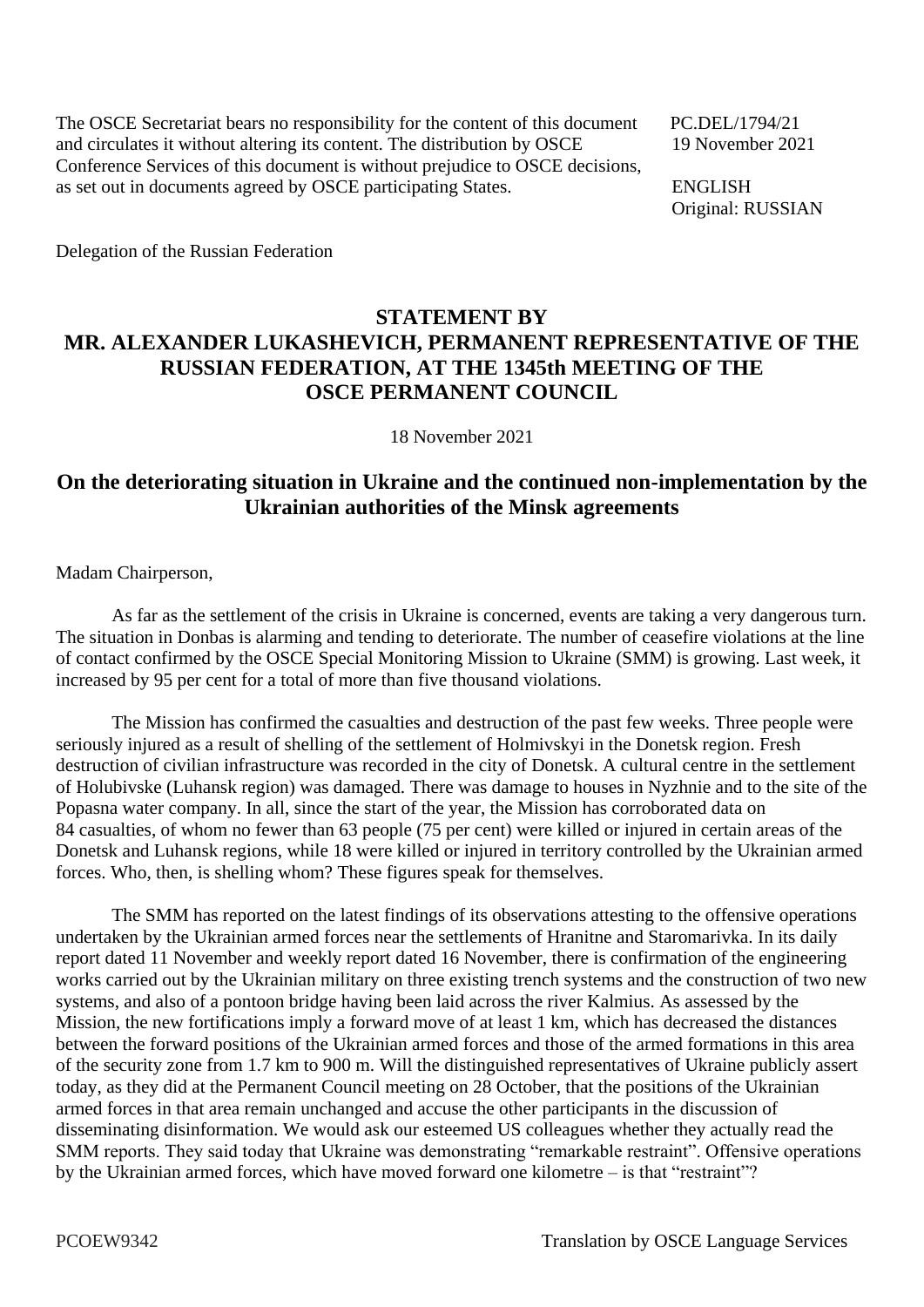We must emphasize that the offensive operations of the Ukrainian armed forces were undertaken in contravention of the very first paragraph of the ceasefire-strengthening measures that were agreed on by the Ukrainian Government and the representatives of Donetsk and Luhansk in the Trilateral Contact Group (TCG) on 22 July 2020. The mounting tensions observed in Donbas are a direct consequence of the Ukrainian armed forces' violation of these measures and of the wrecking of efforts to prevent ceasefire violations and also to investigate such violations through a co-ordination mechanism facilitated by the Joint Centre for Control and Co-ordination (JCCC) in its current setting. I would remind you that for more than a month now, the Ukrainian Government has been detaining a representative of Luhansk to the JCCC in its current setting: he was abducted by the Ukrainian military and intelligence services in the area for the disengagement of forces and hardware near Zolote. Incidentally, the mechanism for providing security guarantees has ceased to function since then – a mechanism that is essential to carry out repairs to civilian infrastructure and tackle other humanitarian issues. The first step towards restoring that mechanism must, of course, be the release of the detained representative of Luhansk to the JCCC and his repatriation to the region.

On 12 November, the Commander-in-Chief of the Armed Forces of Ukraine, Valerii Zaluzhnyi, and the Minister of Defence of Ukraine, Oleksii Reznikov, showed up at the line of contact in the Luhansk region. On 14 November, they both visited other military facilities in the country. Their rhetoric all the while sounded most bellicose. Mr. Reznikov for one was altogether categorical: the task of the Ukrainian military, as he put it, was to do everything possible to "move out on to the borders" of Ukraine. Not one word was said, though, about the Minsk agreements and the Ukrainian Government's obligations stipulated therein regarding a political settlement through direct dialogue with the representatives of certain areas of Donbas.

While visiting the settlement of Zolote in the Luhansk region, Mr. Reznikov announced that further Bayraktar unmanned combat aerial vehicles were to be procured. I would remind you that the General Staff of the Armed Forces of Ukraine already reported the combat use of such an unmanned aerial vehicle (UAV) during offensive operations in the area of Staromarivka on 26 October. Ukrainian officials are unfazed by the fact that the use of military aircraft is prohibited under the Minsk agreements and also by the fact that the use of any type of UAV is categorically at odds with the ceasefire-strengthening measures.

This is all concrete evidence of the Ukrainian Government's targeted escalation of the situation at the line of contact. By the way, we are surprised that the egregious and demonstrative violations by the Ukrainian armed forces of the arrangements for de-escalation agreed on with the authorities in Donbas are not eliciting a proper response either from the OSCE Chairmanship or from the external handlers of the Ukrainian authorities, notably Germany and France as the "Normandy format" co-sponsors of the Minsk agreements.

Instead of an impartial response to these real violations, we are seeing something else, namely attempts to give the conflict in eastern Ukraine an international flavour, not least by repeating the fabrications about "aggression" and "occupation". At the same time, on the basis of a fragmentary interpretation of the Minsk agreements, they are persistently singling out, from all the aspects of the settlement process, issues related to the segment of the border in Donbas not controlled by the Ukrainian Government and prioritizing those. In this respect we may observe an incorrect interpretation of paragraph 4 of the Minsk Protocol and a manipulation of paragraph 9 of the Package of Measures.

Given the current situation at the line of contact, where tensions have risen owing to the Ukrainian armed forces' actions, attempts to reduce all discussions under the settlement process to the topic of the border may in general be indicative of a striving to divert attention from the Ukrainian Government's armed provocations and preparations. We consider it destructive and detrimental to the efforts to resolve the crisis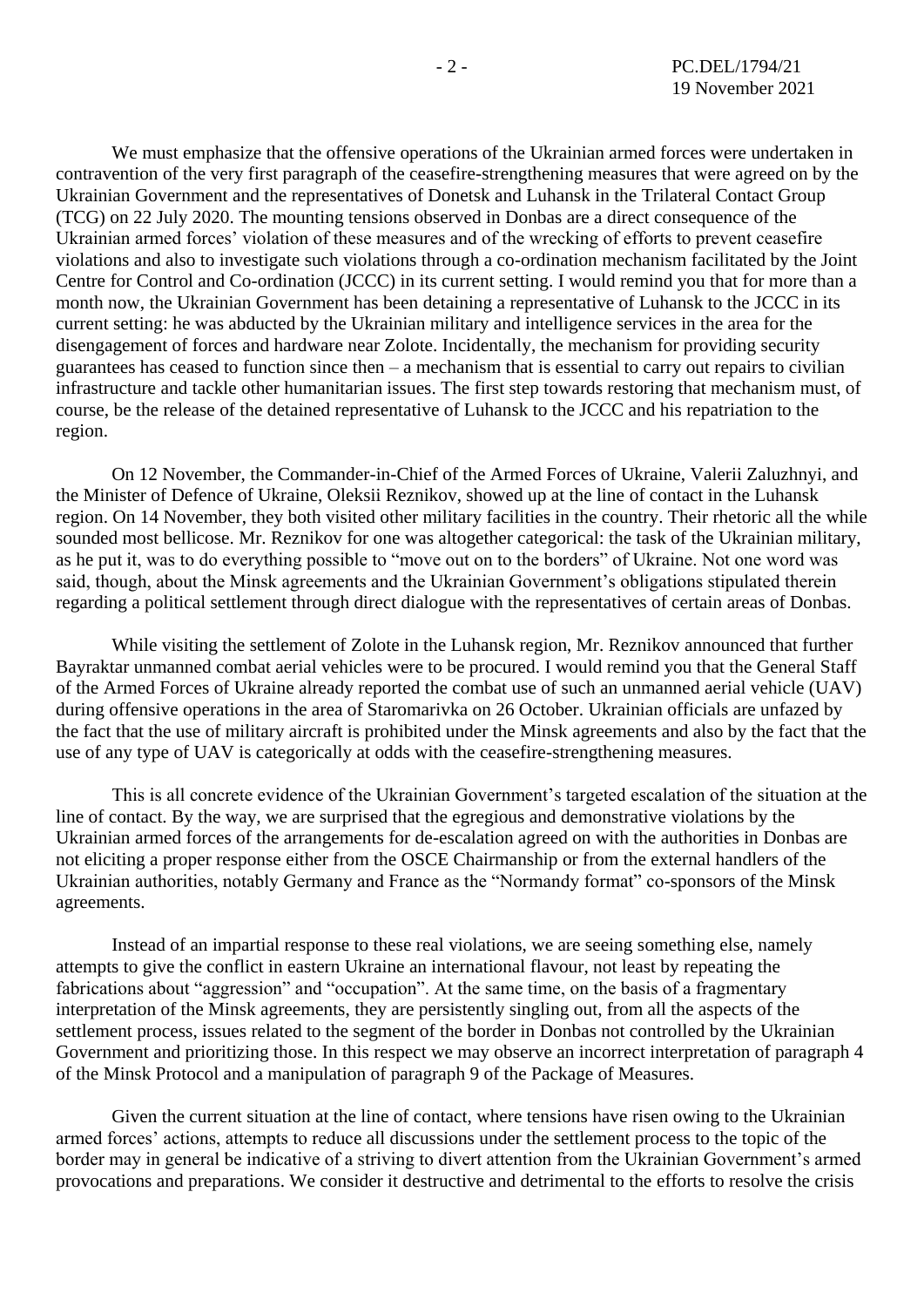that attempts are being made to involve the SMM in this tactic, that is, to redirect its resources to the monitoring of areas far away from the line of contact, rather than conducting observations where these are chiefly required. It is also legitimate to ask why there are no proposals to have such measures accompanied by a reciprocal enhancement of the monitoring in the rear positions of the Ukrainian armed forces near the line of contact.

As reported by the representatives of Donetsk and Luhansk in the JCCC, a number of infrastructure facilities along the line of contact were damaged over the past week as a result of shelling by the Ukrainian armed forces – for example, an electricity cable in the settlement of Ozerianivka, near Horlivka, where more than two hundred residents suffered a power blackout as a result of shelling by 120 mm mortars on 11 November. It is also worth noting the damage caused by shelling with 152 mm artillery on 14 November to gas pipelines in the settlements of Yuzhna Lomuvatka and Chervonyi Prapor in certain areas of the Luhansk region. On the same day, the suburbs of Donetsk and the outskirts of the settlement of Troitske in the Luhansk region came under fire from large-calibre artillery. The next day, the building of functioning School No. 4 in Zolote-5/Mykhailivka suffered damage for the umpteenth time. On 17 November, three houses in the settlement of Lozove were damaged. At this very moment, reports are coming in of how the building of the Industrial Pedagogical College in the city of Pervomaisk near Luhansk has been shelled. All these facts have yet to be verified by the SMM. We are counting on the SMM to record and reflect them promptly in its reports.

The crisis in Ukraine, which began after the brazen foreign interference in that country's internal affairs in 2013–2014 and has led to the erosion of its sovereignty, continues to be stoked up from abroad. The foreign sponsors of the current Ukrainian authorities are in fact supporting their belligerent aspirations and pumping further tonnes of weapons into the country. On the day that a gas pipeline and residential buildings on the outskirts of Luhansk were shelled, the latest shipment of military supplies consisting of 80 tonnes of ammunition worth 60 million US dollars arrived in Kyiv as part of the military "assistance" provided by the United States of America. Which infrastructure and community facilities in Donbas will be hit by these munitions? How many new casualties will they cause among the civilian population? There is no doubt that the delivery of military supplies to Ukraine is giving its current authorities the illusion that the "Donbas problem" can be resolved through a blitzkrieg-style operation and is effectively provoking them to undertake further military adventures in the region.

For seven years now, military personnel from a number of NATO countries have been present in Ukraine as instructors – nominally on a rotational basis, but in practice continuously, on a permanent basis. They are there not as individual soldiers but, rather, as part of organized groups and formations of foreign armed forces. They are brought to Ukraine by foreign military transport aircraft. How does their presence in the country square with paragraph 10 of the Minsk Package of Measures (endorsed by United Nations Security Council resolution 2202), which stipulates the "[w]ithdrawal of all foreign armed formations, military equipment, as well as mercenaries from the territory of Ukraine under monitoring of the OSCE"? Or is the OSCE not monitoring them there?

Mr. Reznikov, the new Minister of Defence, makes no secret of the fact that he is guided by the task of paving the way for the further military assimilation of Ukrainian territory by NATO. Back in 2019, references to Ukraine's non-bloc status were removed from its national legislation, while the policy of drawing closer to the North Atlantic Alliance was enshrined in the country's Constitution without taking any account whatsoever of the opinion of its inhabitants through a nationwide referendum. Will pan-European security benefit from this? Quite clearly not.

The Ukrainian Government's sabotaging of the Minsk agreements and of the instructions from the "Normandy format" summit [in Paris] has brought the situation in the existing discussion formats to a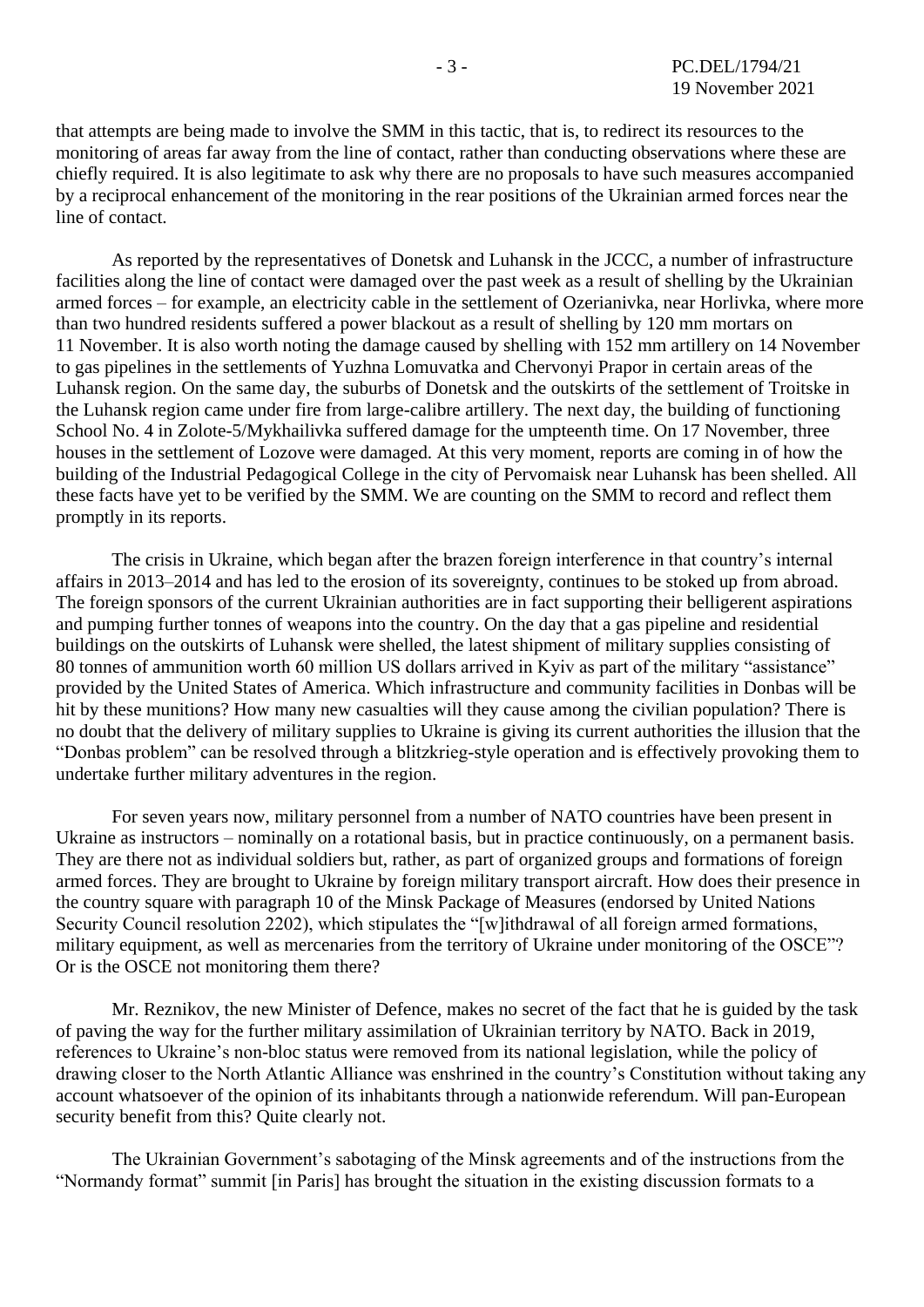standstill. No dialogue is taking place between the Ukrainian Government and the authorities in Donetsk and Luhansk to reach agreement on all legal aspects of a special status for Donbas, as provided for by the Package of Measures and the recommendations from the "Normandy format" summit of 9 December 2019. Moreover, the Ukrainian authorities openly and cynically admit that they are merely pretending to work on the political strand of the settlement process.

On 15 November, the First Deputy Chairman of the Verkhovna Rada (Ukrainian Parliament), Oleksandr Kornienko, spoke about the need to formally extend the law on the special status of Donbas, which was adopted in 2014 but has yet to enter into force (the one-year period for which it had previously been extended expires on 31 December of this year). In an interview with Interfax-Ukraine he acknowledged that the document was merely "a formal token indicating that Ukraine remains part of the Minsk process". He elaborated on how "the law is not operational; not a single article will come into effect; it is just being extended every year." In addition, more than a year later, the Ukrainian Government has yet to respond to the draft road map for comprehensive implementation of the Minsk agreements submitted by the representatives of Donetsk and Luhansk at the TCG.

Over in Kyiv they have no qualms either about blocking efforts to tackle humanitarian challenges. The socio-economic blockade of Donbas remains in force to this day; even during the coronavirus pandemic it has not been lifted by the Ukrainian authorities. Against this backdrop, with a view to providing humanitarian support for the region's population, the President of the Russian Federation decided on 15 November to arrange for the certificates of origin of goods produced in Donbas to be recognized and for these goods to be allowed to enter the Russian market on an exceptional basis until a political settlement of the situation there has been achieved. Incidentally, this decision by no means contravenes the letter or the spirit of the Minsk agreements, as some participants in our discussion are trying to make out. One gets the impression that they have not read paragraph 11 of the Minsk Package of Measures of 12 February 2015. That paragraph provides for cross-border economic co-operation between certain areas of Donbas and districts of the Russian Federation. It also stipulates that the Government of Ukraine should, pursuant to its obligations under the Minsk agreements, support such co-operation. In addition, Russia continues to send humanitarian aid to the residents of Donbas.

Another important aspect is the search for persons who have gone missing, using a mechanism that the parties should develop within the TCG. At the meetings of the TCG and its Humanitarian Working Group on 9 and 10 November, the Ukrainian Government again ducked away from substantive discussions on that matter with the representatives of Donetsk and Luhansk. It would seem that the authorities want, by hook or by crook, to conceal the crimes committed by the Ukrainian military and armed nationalists against the civilian population during their punitive operation.

The scale of the problem is reflected in the following figures. Over the past three months that the special commission tasked with finding missing persons has been operating, the remains of 267 people have been unearthed in certain areas of the Luhansk region alone – all in the environs of these population centres: Sabivka, Krasnodon, Pervomaisk, Vidnoye and Slovianoserbsk. According to data from the authorities in certain areas of the Donetsk region, the corpses of 147 civilians have been unearthed since 2014 in the environs of Snizhne, Debaltseve, Khartsyzsk and other population centres.

One further point. On 12 November, at a meeting of the Third Committee of the United Nations General Assembly during the Assembly's 76th session, a resolution on combating the glorification of Nazism was adopted. It was co-authored by 58 States. The resolution was adopted by 121 votes to 2, with 53 abstentions; as in previous years, the only two countries voting against it were Ukraine and the United States. This is a most revealing stance by a country in which streets and community facilities are named